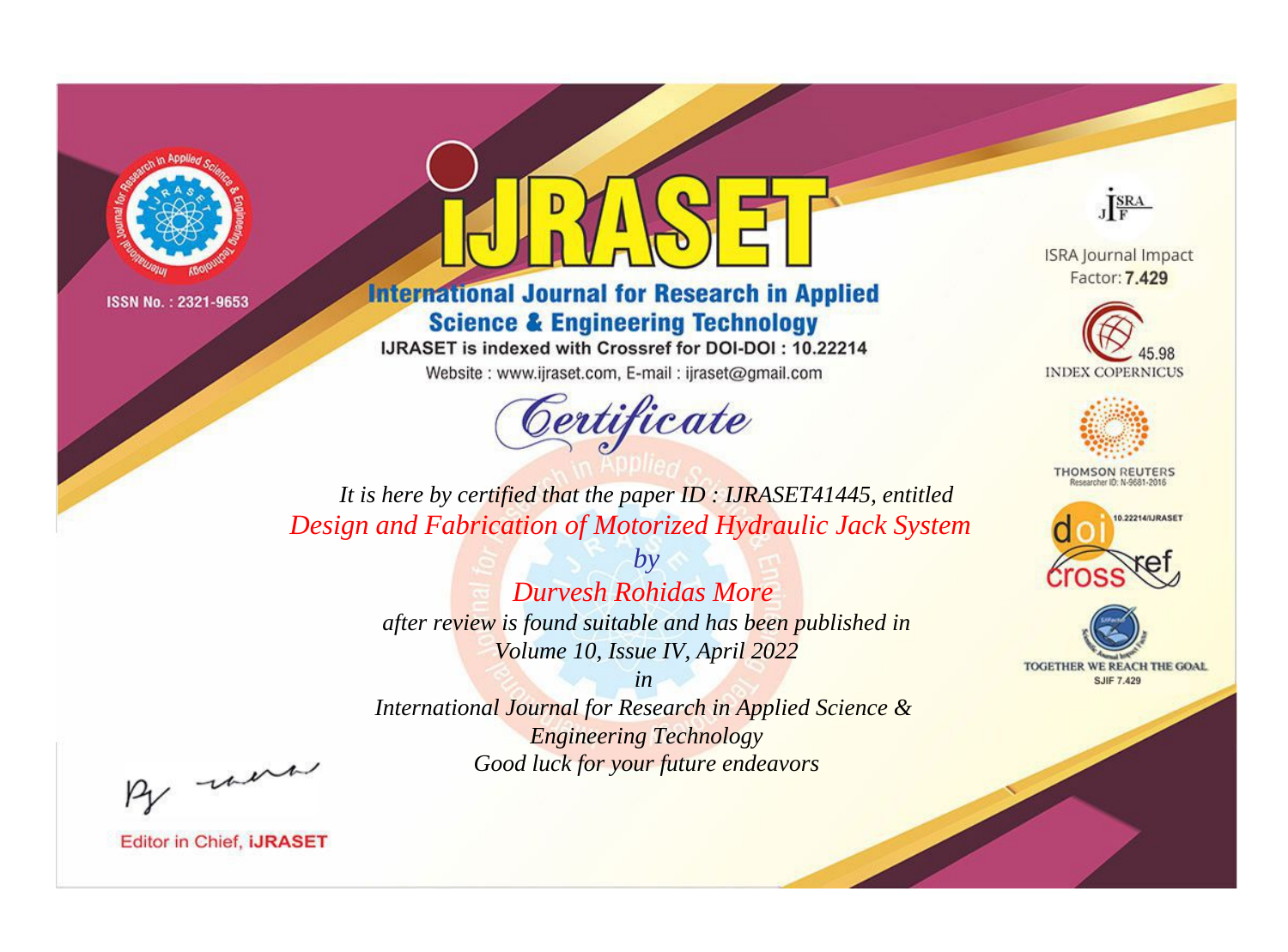



**International Journal for Research in Applied Science & Engineering Technology** 

IJRASET is indexed with Crossref for DOI-DOI: 10.22214

Website: www.ijraset.com, E-mail: ijraset@gmail.com



JERA

**ISRA Journal Impact** Factor: 7.429





**THOMSON REUTERS** 



TOGETHER WE REACH THE GOAL **SJIF 7.429** 

*It is here by certified that the paper ID : IJRASET41445, entitled Design and Fabrication of Motorized Hydraulic Jack System*

> *Aditya Arun Patil after review is found suitable and has been published in Volume 10, Issue IV, April 2022*

*by*

*in* 

*International Journal for Research in Applied Science & Engineering Technology Good luck for your future endeavors*

By morn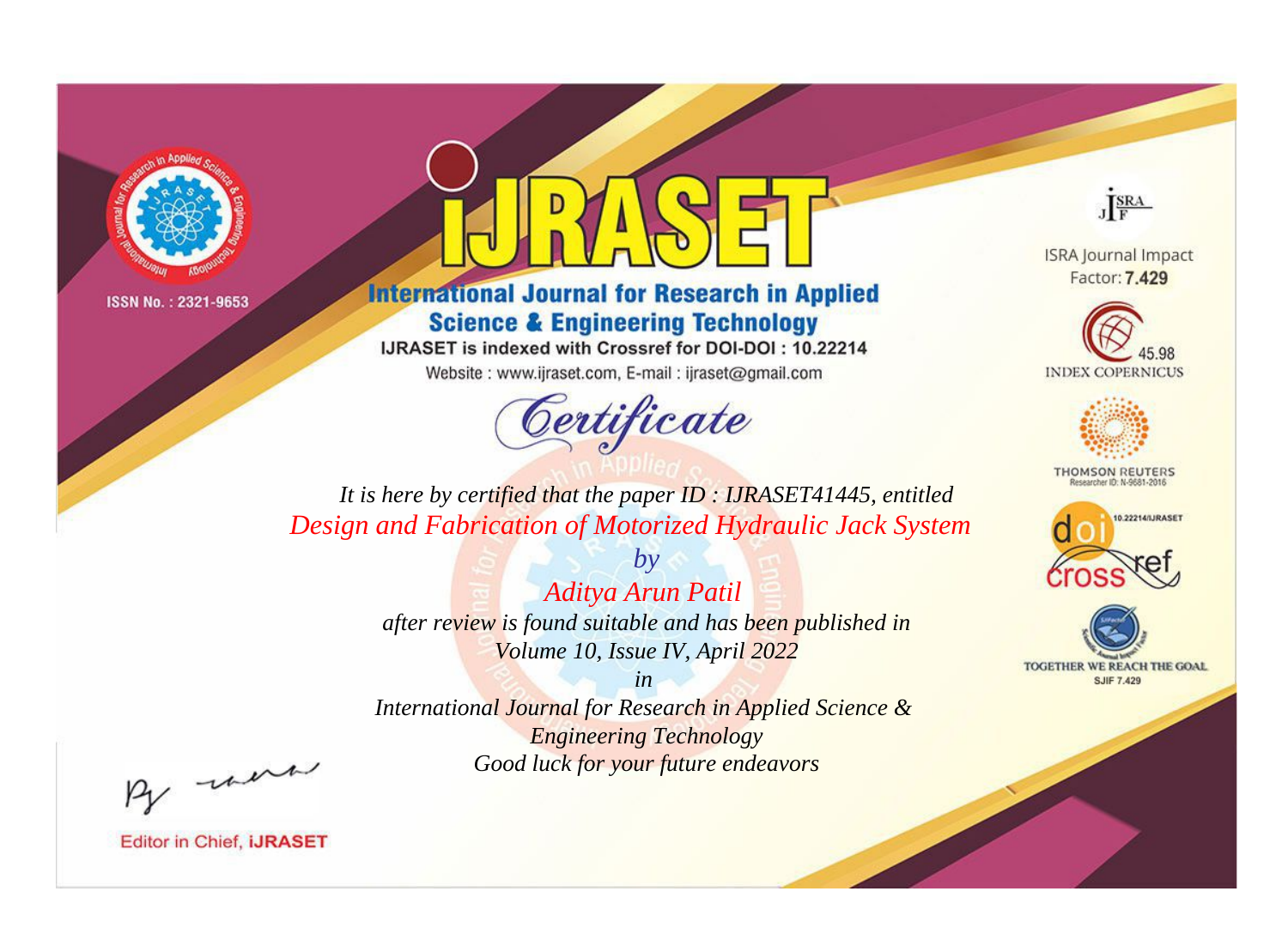



**International Journal for Research in Applied Science & Engineering Technology** 

IJRASET is indexed with Crossref for DOI-DOI: 10.22214

Website: www.ijraset.com, E-mail: ijraset@gmail.com



JERA

**ISRA Journal Impact** Factor: 7.429





**THOMSON REUTERS** 



TOGETHER WE REACH THE GOAL **SJIF 7.429** 

It is here by certified that the paper ID: IJRASET41445, entitled Design and Fabrication of Motorized Hydraulic Jack System

> $b\nu$ **Adesh Ananta Thakare** after review is found suitable and has been published in Volume 10, Issue IV, April 2022

 $in$ International Journal for Research in Applied Science & **Engineering Technology** Good luck for your future endeavors

By morn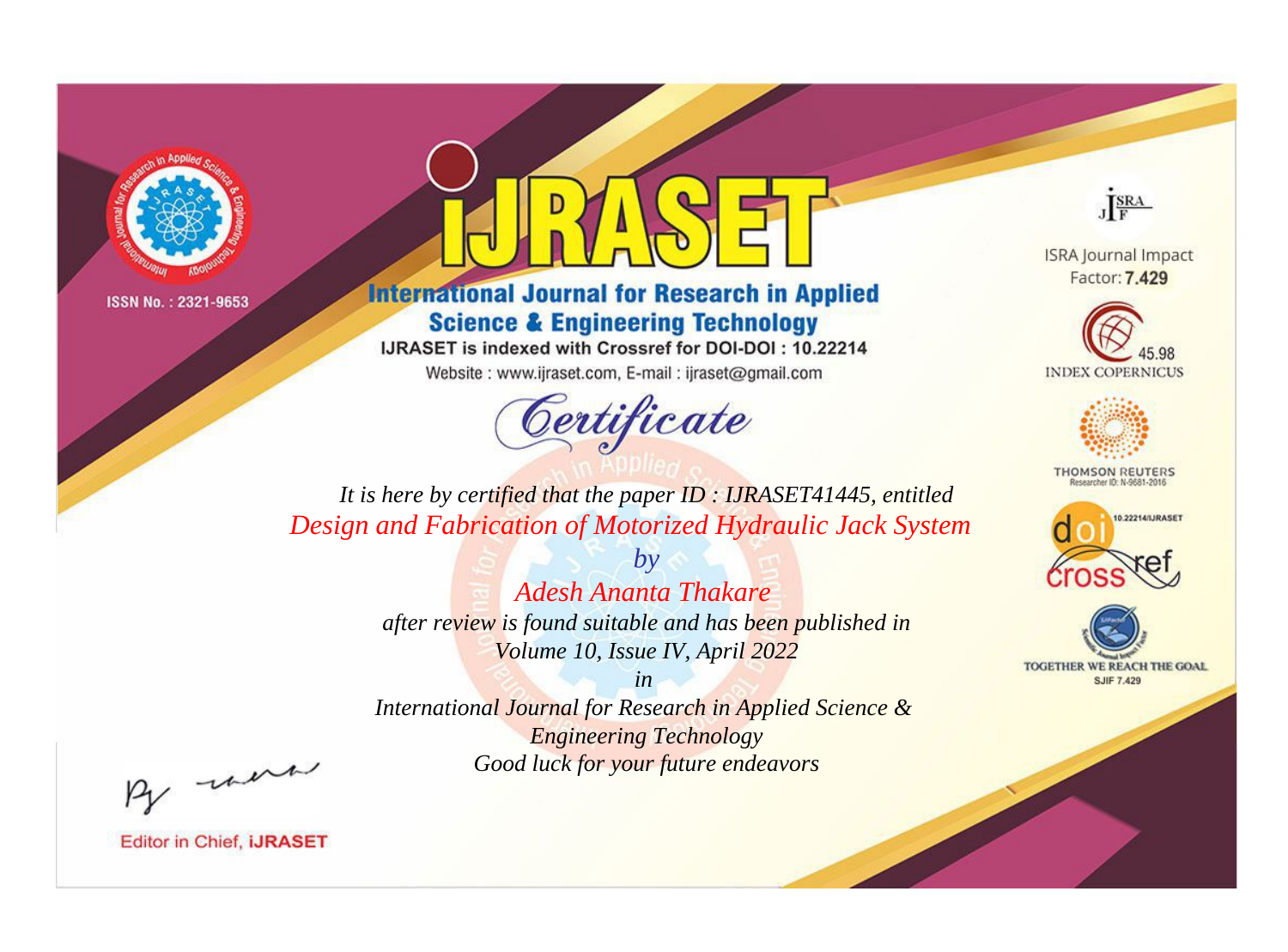



**International Journal for Research in Applied Science & Engineering Technology** 

IJRASET is indexed with Crossref for DOI-DOI: 10.22214

Website: www.ijraset.com, E-mail: ijraset@gmail.com



JERA

**ISRA Journal Impact** Factor: 7.429





**THOMSON REUTERS** 



TOGETHER WE REACH THE GOAL **SJIF 7.429** 

It is here by certified that the paper ID: IJRASET41445, entitled Design and Fabrication of Motorized Hydraulic Jack System

> $b\nu$ Nishank Rajesh Vartak after review is found suitable and has been published in Volume 10, Issue IV, April 2022

 $in$ International Journal for Research in Applied Science & **Engineering Technology** Good luck for your future endeavors

By morn